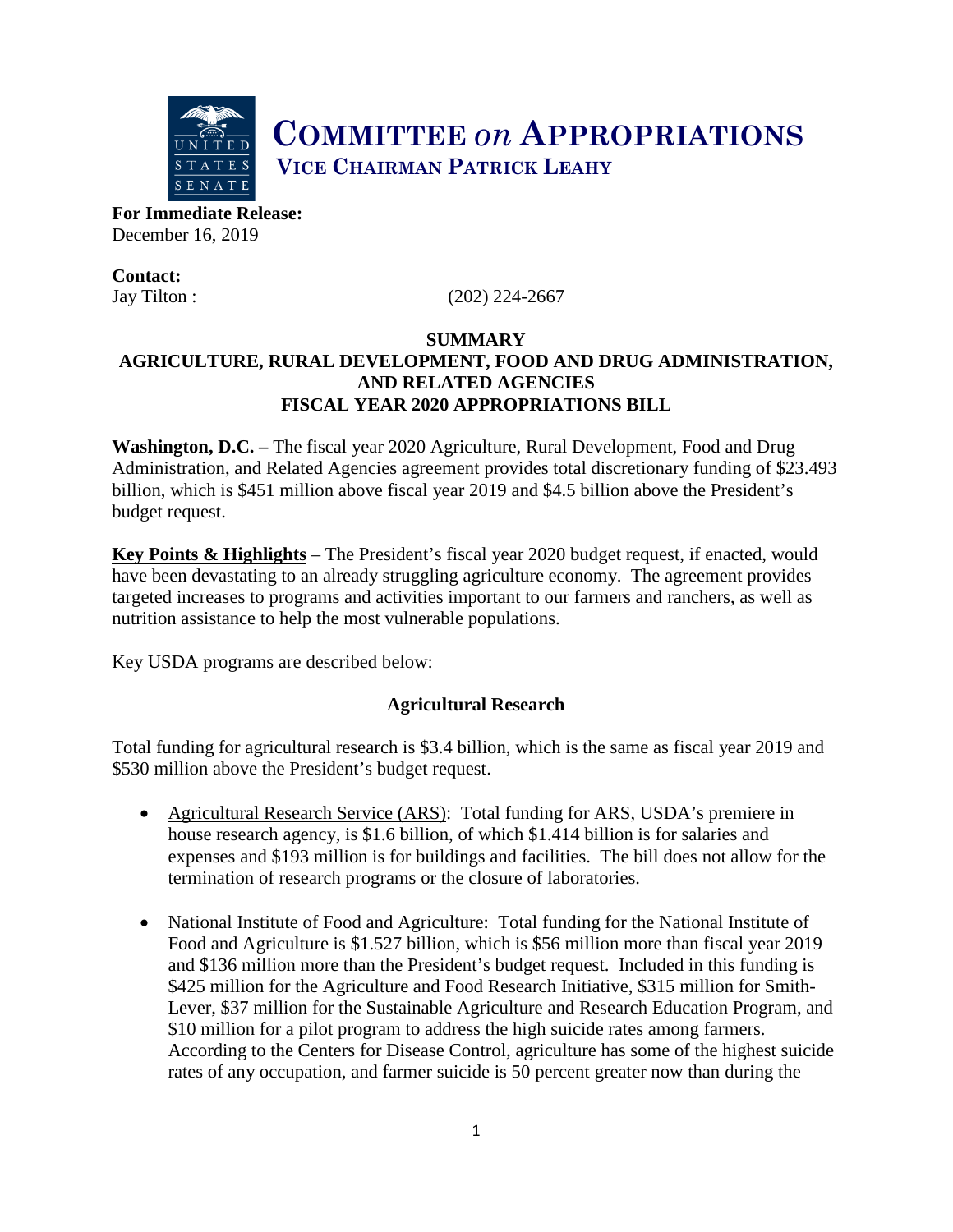farm crisis of the 1980's. These funds will greatly assist those suffering from mental illness in our rural communities.

## **Agricultural Marketing Service**

• The bill includes \$20 million for Dairy Business Innovation Centers, a \$2 million increase for the National Organic Program, and \$16.4 million for the implementation of the Hemp Production Program that was authorized in the 2018 farm bill. This funding will ensure Hemp farmers have certainty heading into the next planting season.

### **Farm Service Agency**

- Farm Operating and Farm Ownership loans are essential for farmers and ranchers to be successful. Total funding for farm loans is sufficient to meet expected demand.
- Within the Farm Service Agency, \$35 million is provided for the hiring of farm loan officers, county office trainees, and county office staff. The bill does not allow for the closure of any Farm Service Agency county office.

### **Rural Development**

The President's budget proposed to eliminate close to 35 programs benefiting small, rural communities and rural residents. These programs include all of the direct housing loan programs and most of the housing grant programs, most community facilities programs, most of the Rural Business Service, many Water and Waste Disposal (W&W) grants, and selected telecommunications grant programs.

The bill maintains funding for these vital programs and in some cases, funding is increased.

• Rural Utilities Programs: Water and Waste loans and grants are combined to fund clean water and sanitary waste disposal projects in small rural communities. Budget authority for these programs is \$659 million, which is \$111 million over fiscal year 2019 and \$114 million over the President's budget request.

The ReConnect Program is funded at \$555 million. This funding will continue to build off previous years funding and provide much needed broadband services to rural America.

• Rural Housing Programs: The President's budget request reduced rural housing programs by more than \$159 million. This bill does not reduce any program below the fiscal year 2019 level. Rental Assistance (rent subsidies for low and very low income rural households) is funded at \$1.375 billion. This funding will provide 280,532 contract renewals, including 1,396 contract re-renewals. Renewing all expiring contracts ensures that low income households are protected from untenable rent increases and possible eviction.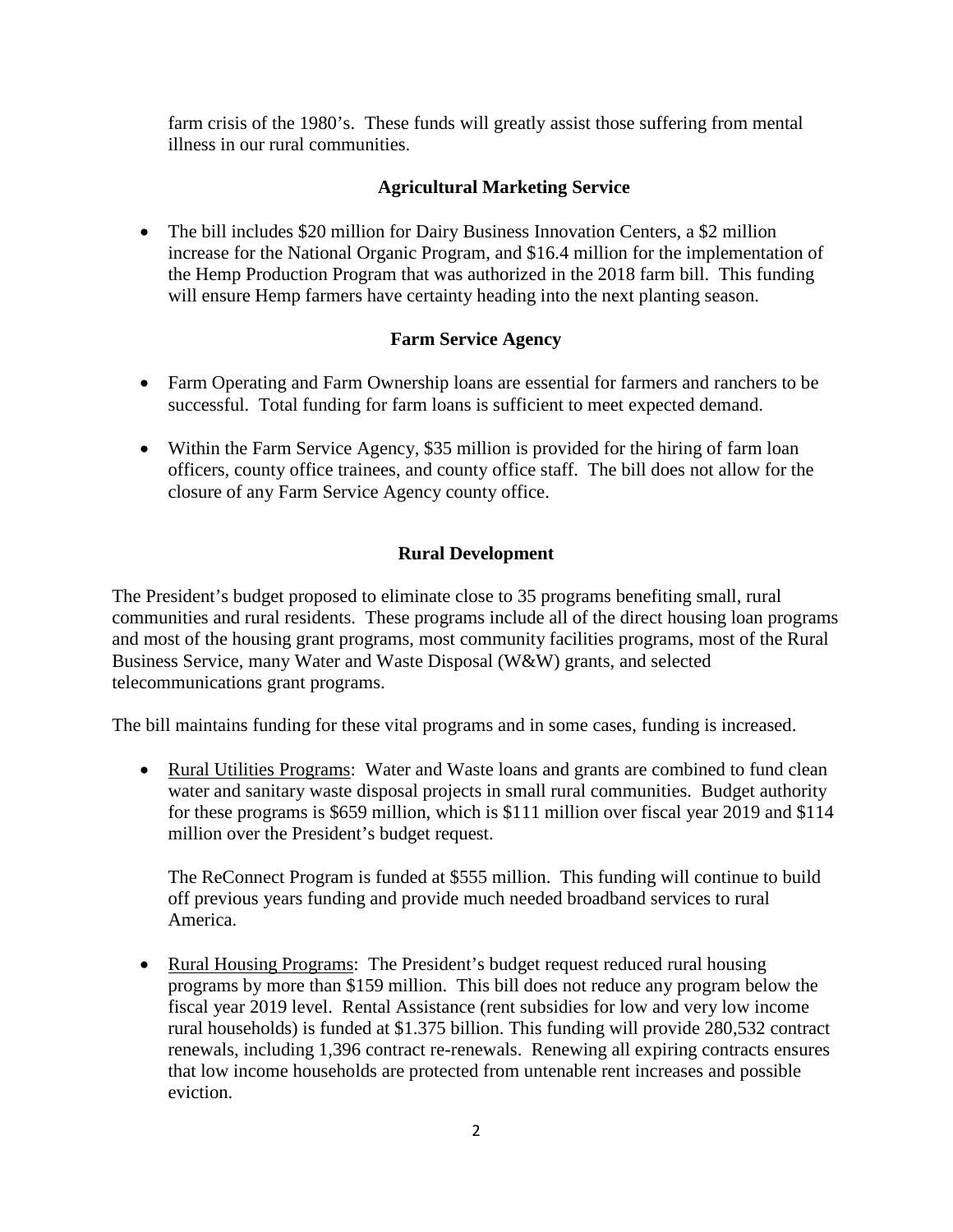• Rural Business Programs: The President's budget request reduced rural business programs by more than \$750 million. The bill rejects those devastating cuts and fully funds the business needs of rural America.

#### **Nutrition**

The President proposed to drastically reduce nutrition programs that millions of American's rely on each day. This bill rejects those devastating cuts and continues to support the most vulnerable populations in the country.

- Child Nutrition Programs: Total funding for Child Nutrition Programs is \$23.615 billion. Included in this amount is \$30 million for school equipment grants and \$35 million for Summer EBT. For fiscal year 2020, this funding will provide over 31 million children with lunch during each school day.
- Special Supplemental Nutrition Program for Women, Infants, and Children (WIC): The WIC program is funded at \$6 billion. Within that funding is \$90 million for breastfeeding peer counselors, an increase of \$30 million. This funding will ensure over 6 million women, infants, and children will receive the nutritional support they need.
- Supplemental Nutrition Assistance Program (SNAP): Funding provided for SNAP will fully fund anticipated participation in 2020.
- Commodity Supplemental Food Program (CSFP): The President's budget request proposed to eliminate CSFP. This important nutrition program ensures seniors over 60 receive supplemental food to maintain healthy lives. The bill provides an increase of \$23 million to serve all anticipated participants.

## **Foreign Food Aid**

The President's budget once again proposed to eliminated two important food aid programs, PL 480 and McGovern-Dole. The agreement provides \$1.725 billion for PL 480, an increase of \$9 million and \$220 million for McGovern-Dole, and increase of \$10 million. These increases will mean millions of people around the world will receive lifesaving food.

## **Food and Drug Administration**

Total discretionary funding for the Food and Drug Administration is \$3.159 billion, an increase of \$91 million over fiscal year 2019. Within this increase is \$78.9 million for medical product and food safety activities and \$12.1 million for critical infrastructure improvements. The bill also includes \$2 million for FDA to continue work on a regulatory framework for Cannabidiol.